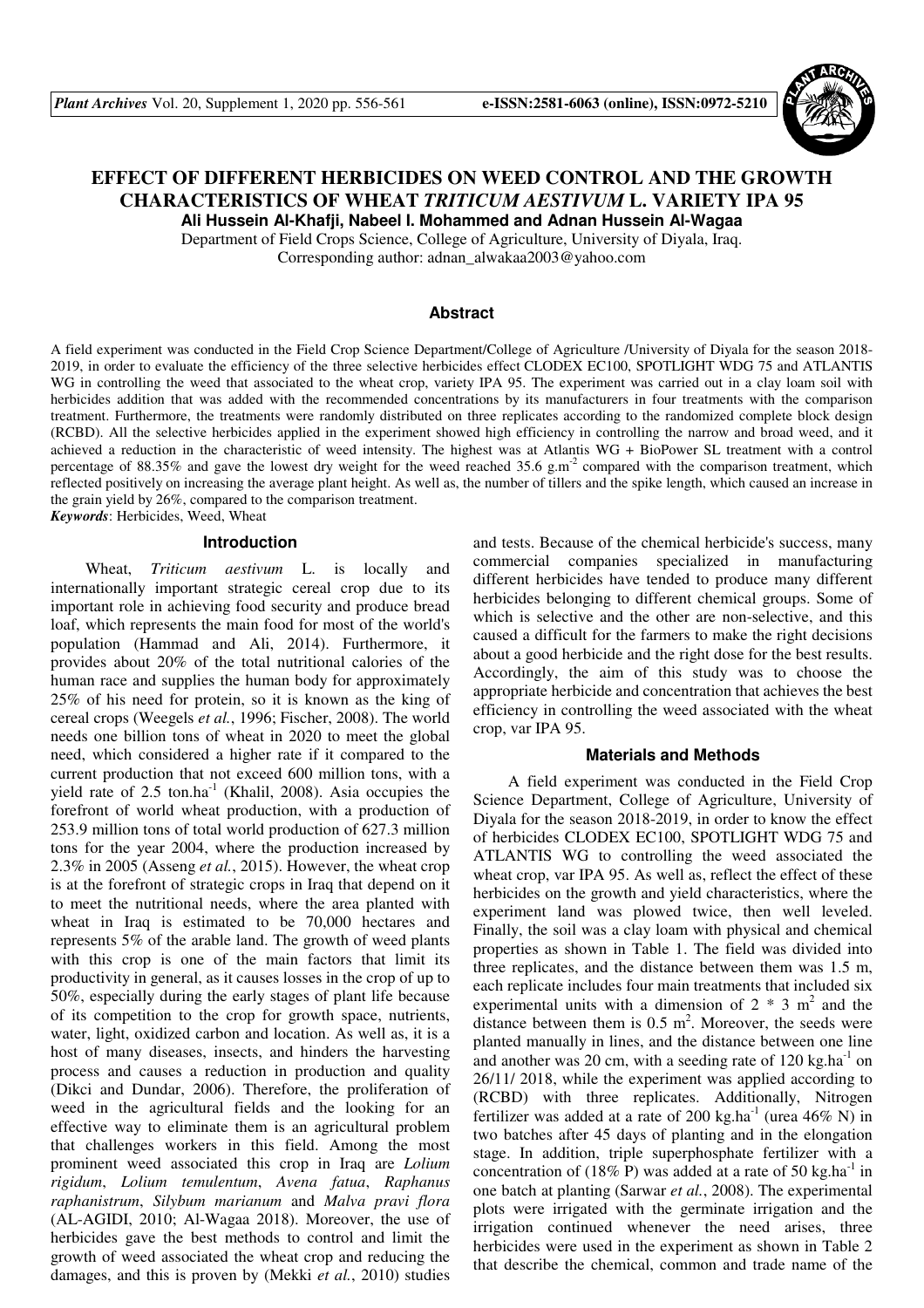used herbicides in the experiment, in addition to the comparison treatment (free weed), where the weed was allowed to grow naturally. After 50 days of cultivation, the weed in the field was diagnosed and identified their types as in Table 4 and counted their numbers after 30 and 60 days of control, which conducted over 45 days of cultivation, specifically after the tillering stage (Baghestani *et al.*, 2008). The herbicides were sprayed according to the studied treatments and concentrations, where a knapsack sprayer with a capacity of 20 liters was used under constant pressure directly above the crop plants and with good coverage. The amount of herbicide per plot was calculated based on 400 liters water.ha<sup>-1</sup> according to the treatments indicated in Table 3, and it was harvested on 2/5/2019.

**Table 1 :** Some chemical and physical properties of the experiment soil before cultivation for the two seasons 2018- 2019

| <b>Property</b>       |      | Unit             | 2018-2019           |
|-----------------------|------|------------------|---------------------|
| Available nitrogen    |      | $Mg.kg^{-1}soil$ | 77.8                |
| Available phosphorous |      | $Mg.kg^{-1}soil$ | 12.53               |
| Available potassium   |      | $Mg.kg^{-1}soil$ | 187.3               |
| Organic matter        |      | $g.kg^{-1}soil$  | 13.1                |
|                       | Clay | $g.kg^{-1}soil$  | 381                 |
| Soil separates        | Silt | $g.kg^{-1}soil$  | 440                 |
|                       | Sand | $g.kg^{-1}soil$  | 179                 |
| Texture               |      |                  | Silt clay loam soil |

The degree of effectiveness in the weed was recorded after 20 and 45 days after the control, according to a visualestimation (1 - 100) (Lutman *et al.*, 1996; Al-Wagga, 2019). As the number (1) means that there is no effect on the weed, and the number (100) means a full death of the weed. In the physiological maturity stage at (yellowing of the leaves of the crop plants), the crop was harvested on 2/5/2019, and the weed was cut at the soil level, they were collected for each experimental unit. Finally, it was placed in a bag and airdried for a period of 9 days until the weight stabilized, where the control ratio was calculated according to the following equation:

• Control ratio = "the number of weeds in comparison treatment – their number in control treatment/number of weeds in comparison treatment x 100".

The inhibition percentage was calculated according to the following equation;

Inhibition% =  $100$  - the dry weight of weed in the control treatment / dry weight of weed in comparison treatment x 100

The growth characteristics of the crop were also measured, including the plant height, which was calculated from the base of the plant at the soil surface to the end of the spike for five plants in each experimental unit and from which the plant rate was extracted. Secondly, the number of tillers from the middle line for each experimental unit, and then the number of spikes and components of the yield based on a quarter of a meter. Finally, the spike length was calculated based on the length of ten spikes were randomly selected from each experimental unit. As well as, the wheat plants were collected for a quarter of a meter after harvesting and weighed as wet weight, and then were air-dried by exposing them to the sunlight until the weight stabilized. The data were analyzed statistically using the SAS program according to (RCBD), where Least Significant Difference test (L.S.D) was used to compare between the arithmetic averages at the 5% probability level.

**Table 2 :** The common, chemical, and trade name for herbicides used in the research

| <b>Trade Name</b> | <b>Common Name</b>  | <b>Chemical Name</b>                                                                                                                                  |                                                 |
|-------------------|---------------------|-------------------------------------------------------------------------------------------------------------------------------------------------------|-------------------------------------------------|
| Clodex EC100      | <b>CLODEX 100EC</b> | Clodinafop-propargyl 80 gr/lt<br>Cloquintocet mexyl 20 gr/lt+                                                                                         | Control the narrow weed                         |
| Spotlight WDG 75  | SPOTLIGHT WDG 75    | Tribenuron-methyl 75 %                                                                                                                                | Control the broad weed                          |
| Atlantis WG       | <b>ATLANTIS WG</b>  | Mesosulfuron-methy 30 $g$ +<br>Iodosulfuron-methyl-sodium 6g+<br>Mefenpyr-diethyl 90g                                                                 | Control the narrow and<br>broad weed            |
|                   |                     | Dispersing agent                                                                                                                                      |                                                 |
| BioPower SL       | BioPower SL         | Alkyl-ether sulfate sodium salt 26.6<br>%ww+ 3.6 dioxaoctadecyisulfate<br>sodium salt (70-75%) and<br>dioxaoctadecyisulfate sodium salt<br>$(20-25%)$ | Dispersing agent added<br>only with Atlantis WG |

**Table 3 :** Herbicide names, usage rate, method, and the date of addition

| <b>Herbicide names</b>               | <b>Usage rate</b>                                     | <b>Addition method</b> | <b>Addition date</b>                     |
|--------------------------------------|-------------------------------------------------------|------------------------|------------------------------------------|
| Weed-chock                           |                                                       | Without control        | The weed growth throughout<br>the season |
| CLODEX 100EC+<br>SPOTLIGHT WDG 75    | 15 g . ha $^{-1}$ + 20 g . ha $^{-1}$                 | Post-emergence         | When the weed height 5 cm                |
| $CLODEX 100EC +$<br>SPOTLIGHT WDG 75 | $20 g$ . ha <sup>-1</sup> + 25 g. ha <sup>-1</sup>    | Post-emergence         | Wheat at age 5 leaves                    |
| Atlantis WG                          | $20 g$ . ha <sup>-1</sup>                             | Post-emergence         | Wheat height 10cm                        |
| Atlantis WG +BioPower<br>SL          | $20 g$ . ha <sup>-1</sup> + 500 ml . ha <sup>-1</sup> | Post-emergence         | Wheat height 10cm                        |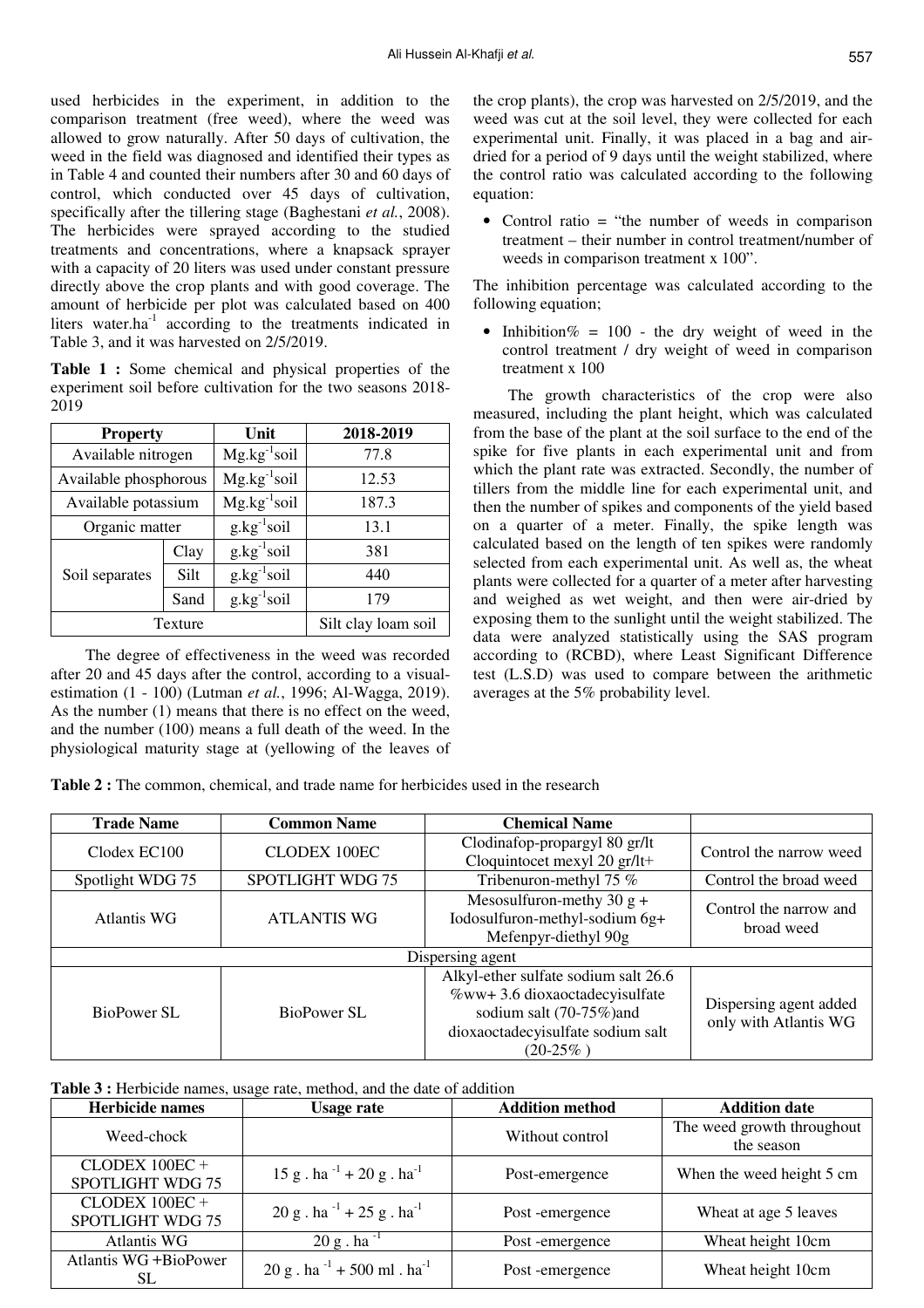| $\sim$ which is a proper through the contract of the contract $\sim$ . The contract of $\sim$<br>Local name | English name   | Scientific name       |
|-------------------------------------------------------------------------------------------------------------|----------------|-----------------------|
|                                                                                                             | Broad weed     |                       |
| Milk thistle                                                                                                | Milk thistle   | Silybum marianum      |
| Dwarf mallow                                                                                                | Mallow         | Malva pravi flora     |
| Wild radish                                                                                                 | Wild radish    | Raphanus raphanistrum |
| Qunabrey                                                                                                    | Hoary cress    | Cardaria draba.       |
|                                                                                                             | Narrow weed    |                       |
| Rigid ryegrass                                                                                              | Rigid ryegrass | Lolium rigidum        |
| Annual darnel                                                                                               | Annual darnel  | Lolium temulentum     |

**Table 4 :** Types of weed associated wheat crop, variety IPA 95

### **Results and Discussion**

### **The effect of herbicides on the killing intensity after 20 and 45 days of control**

The scale of the effect degree is an important indicator that shows the efficiency of herbicides used in controlling the weed in close or far apart periods. Table 5 indicates that there was a significant difference between the control treatments averages, where the Atlantis WG + BioPower SL was superior and gave the highest average of the effect degree after 20 and 45 days of 52.3 and 67.6, respectively, (according to the visual scale) compared with the comparison treatment and the other treatments. As well as, the difference between them and between the additions of the same herbicide alone without the dispersing agent was 29.63% after 20 days of addition, and this was a large percentage, which confirms the efficiency of using the dispersing agent.

This progress in the control percentage continues till after 45 days, and the reason may be due to the role of the dispersing agent in breaking the surface stress of the herbicide drops, which increases its absorption and its moves within the plant and this was consistent with what (Lins *et al.*, 2019) findings. It was also observed from Table 5 that the efficiency of all the used herbicides increased with the increase of the time after the control. Therefore, this result indicates the efficiency and the killer effect of the herbicide in the plant, which starts to increase until 45 days and confirms the continuity of the herbicides act for a long period. However, it depends on the herbicide type and its efficiency, in addition to the resistance of the plant type to these chemical compounds, and this result is consistent with (Al-Wagaa, 2018).

## **The used herbicide effect on weed numbers m-2 during the crop growth period**

The results of Table 6 showed that there were significant differences for the used herbicides in the characteristic of weed types and their numbers in the growth stages 30 and 60 days after control. As the Atlantis WG achieved the lowest average number of weeds, it reached 11.2 and 15.3  $m<sup>-2</sup>$  respectively, whereas, the comparison treatment gave the highest average during the weed types in the studied time periods amounting to  $112.5$  and  $134.3 \text{m}^{-2}$ respectively. Thus, the Atlantis WG had caused a reduction in the weed percentage of about 89.6 and 88.6%, respectively, compared with the comparison treatment. It may also be noted that there was no significant difference between Atlantis WG and the same herbicide when adding the dispersing agent BioPower. As well as, it was noted that there was no significant difference when using the CLODEX 100EC + SPOTLIGHT WDG 75 in low or high

concentration in this trait. Furthermore, It was observed that the herbicides have the same effect in reducing the number of weeds as the time period increases after control. Finally, it also clearly shows that mixing of the herbicide CLODEX 100EC narrow leaves and the SPOTLIGHT WDG 75 broad leaves was playing a role in reducing the effect of both types of weed, and this finding is consistent with (Nahed *et al.* 2007).

## **The used herbicide effect on weed dry weight and endseason inhibition percentage (When harvesting the crop)**

The results in Table 7 indicated that there was a significant difference between the used herbicides in the weed dry weight characteristic. The Atlantis WG + BioPower SL gave the lowest dry weight of 35.6  $g/m^2$ , and it did not differ significantly from adding the same herbicide alone without the dispersing agent, which gave a dry weight of 43.5  $g/m^2$  compared with the highest average achieved in this characteristic reached 305.6 g  $/m<sup>2</sup>$  in the comparison treatment. Thus, this herbicide has inhibited the weed by 88.35 and 85.76%, respectively of the herbicide with the dispersing agent and without it. It was also observed from the same Table that, each of the CLODEX 100EC + SPOTLIGHT WDG 75 achieved the inhibition percentage at low and high concentration reached 74.37 and 78.53%, respectively. This indicates that the concentration increasing may not necessarily mean achieving a higher control percentage in the associated weed. Generally, it was observed that the dry weight decreased in all control treatments, and this may be attributed to the used herbicide concentrations that caused killing the live tissue of the plant, which causes the f photosynthesis process to stop and increase the demolition process. Thus, the accumulation of dry matter decreases and this result is consistent with what (Christopher *et al.* 1991; Zand *et al.* 2007) mentioned that the use of herbicides leads to killing the weed and reducing their dry weight.

### **The used herbicide effect on plant height, number of tillers, and spike length**

In general, the availability of the growth requirements needed by the plant during the growth stages causes an excess of dry matter resulting from the photosynthesis process that stored in the plant parts such as stems, leaves, and even roots. Part of it may be exported to grains that lead to raising the yield and increasing production (Ecarnot *et al.*, 2013). The results in Table 8 indicated that the addition of herbicides had a clear effect on increasing the plant height, although the difference is less, but it can be reflected in increasing the yield, as Atlantis WG + BioPower SL achieved the highest average height of 107.5 cm. The reason for this may be that the herbicide or the dispersing agent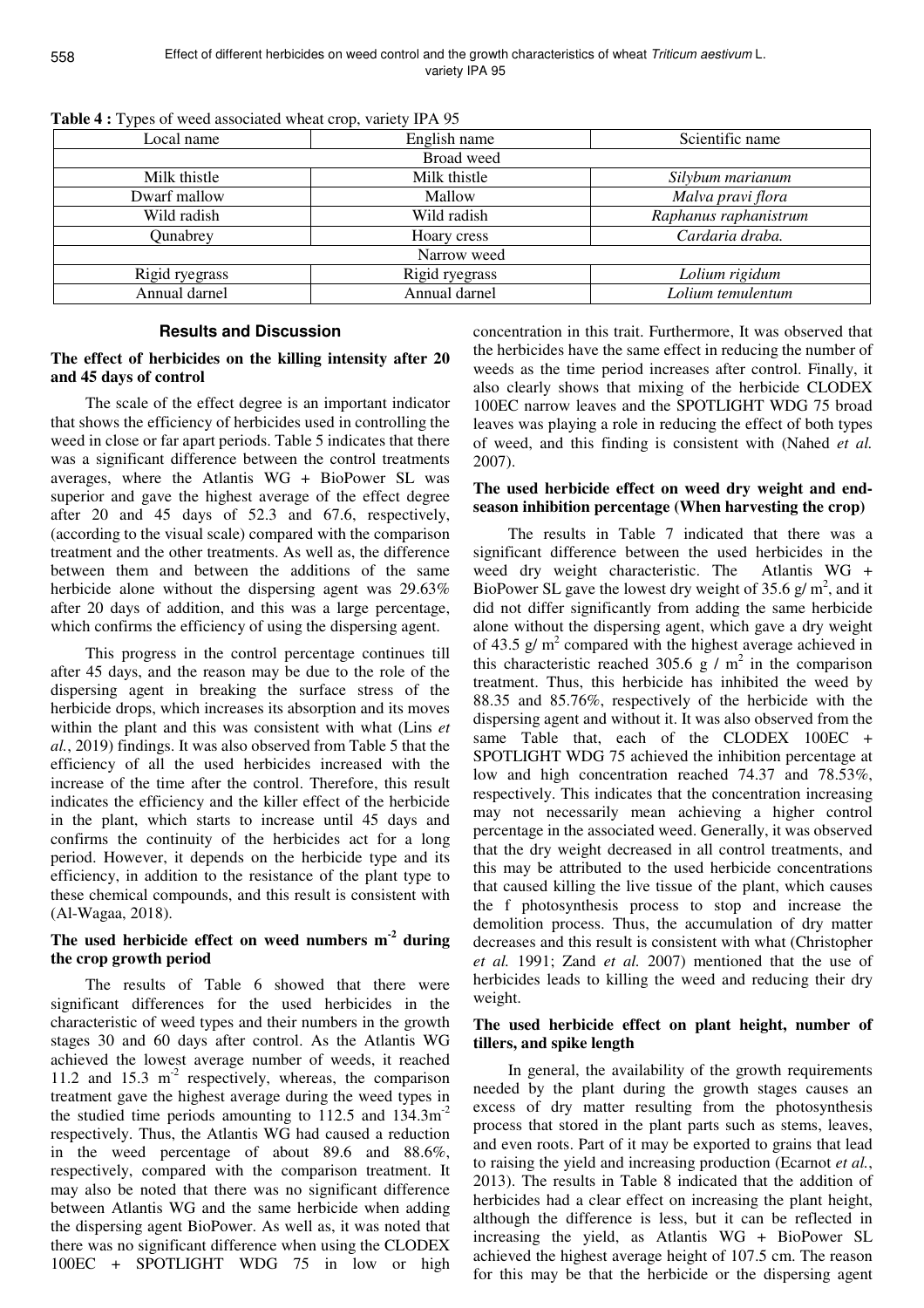contains substances that cause elongation in the plant cells, where the plant height may be related to hormonal factors, and that this increase means that the crop has more ability to compete with the associated weed and obtain the growth requirements. Moreover, Table 8 showed that there was a difference in the averages of the tiller number, and it was noted that the number of tillers was more in all herbicide treatments compared to the comparison treatment that gave the lowest number of tillers reached 112.4. Because of the fact that the weed has reduced the ability of the crop plants to form tillers as a result of the competition requirements for growth, this result is consistent with (Crook *et al.*, 2004). Whereas Atlantis WG + BioPower SL gave the highest number of tillers reached to 146.8, and the increase in the number of tillers at the control gives a positive indication of improving productivity if they are connected with the success of those branches to carrying fertile spikes, and this was consistent with (Sarwar *et al.*, 2010) findings. In other ways, the ability of tillers to carrying the spikes was related to the ability of the plant to compete with the weed or with the crop itself on the necessary growth elements. Since the control eliminated competition with the weed, this means an increase in the probability of an increase in the number of tillers that carrying spikes, and thus increasing the yield.

Additionally, it was observed from the same Table that the average length of the spike was affected by the various control treatments. All the herbicide treatments were superior in increasing the spike length compared to the comparison treatment, which their average length was 8.8 cm. While Atlantis WG gave the highest average spike length amounted to 12.1 cm, followed by Atlantis WG + BioPower SL with a length reached 10.1 cm. This characteristic is related to the yield components, which have a great role in increasing production, as the spike length is positively related to the number of grains in the spike. Finally, it can conclude from this study that the use of herbicides achieved positive results, especially Atlantis WG + BioPower SL, which had a role in reducing the weed competition with the crop plants by inhibiting their growth and reducing their dry weight. As well as, it caused an increase in the plant height, the number of tillers, and the length of the spikes, which are expected to be

positively reflected in increasing and improving the quality. This is consistent with (Soltani *et al.*, 2006) findings.

### **Grain yield (ton.ha-1)**

The results of Table 9 indicate that the weight of 1000 grains in all control treatments using herbicides increased compared to the comparison treatment without control and reached 37.69 g in the Atlantis WG + BioPower SL treatment, while it reached to 34.42 g in the weed treatment. The absence of a competition factor between the crop and the associated weed has an effect on increasing the weight of 1000 grains, as one of the yield components, the reason may be attributed to the fact that the phase of filling the grains comes in the late stages of crop growth. Therefore, the filling duration length and the source's ability to supply the photosynthetic products affected the weight of the grain, thus it distributed to the grains as finally sinks. The grains are the final receptor for this; the weed competition leads to supply the largest amount of water and the primary elements to use them in the photosynthesis process (Elía *et al.*, 2018). The results of Table 9 also indicate that there was a significant difference between the experimental treatments. As the weed treatment gave the lowest yield reached 4.85 ton.ha<sup>-1</sup> compared with all control treatments that achieved a yield of  $(6.10)$   $(5.82)$   $(5.60)$   $(5.40)$  tons.ha<sup>-1</sup> for each of Atlantis WG + BioPower SL, Atlantis WG, CLODEX 100EC + SPOTLIGHT WDG 75 and CLODEX 100EC + SPOTLIGHT WDG 75, respectively. Through an increase in yield of 26% compared to the Atlantis WG + BioPower SL treatment, so it is observed that the crop's ability to grow better decreases with increasing the competition time with the weed which reflects negatively on the amount of a thousand grains weight. Therefore, controlling the weed at the beginning of the crop growth made it grow better as a result of the lack, or the absence of the competition of weed and the opportunity for crop plants to benefit from the necessary materials for full growth. Thus, increasing the efficiency of the physiological processes of the crop and increase the materials supplied during the grain filling duration, which increases the weight of the grains (Mohammadi and Ismail, 2018).

| <b>Herbicides</b>               | <b>Usage rate</b>                                    | Killing intensity (the day from control) |       |  |  |
|---------------------------------|------------------------------------------------------|------------------------------------------|-------|--|--|
|                                 |                                                      | 20                                       |       |  |  |
| <b>CONTROL</b>                  |                                                      |                                          |       |  |  |
| CLODEX 100EC + SPOTLIGHT WDG 75 | $15 g$ . ha <sup>-1</sup> + 20 g. ha <sup>-1</sup>   | 45                                       | 58.66 |  |  |
| CLODEX 100EC + SPOTLIGHT WDG 75 | $20 g$ . ha <sup>-1</sup> + 25 g. ha <sup>-1</sup>   | 48.3                                     | 68.33 |  |  |
| Atlantis WG                     | $20 g$ . ha                                          | 36.8                                     | 60.23 |  |  |
| Atlantis WG +BioPower SL        | $20 g$ . ha <sup>-1</sup> + 500 ml. ha <sup>-1</sup> | 52.3                                     | 67.6  |  |  |
| $\%5L.S.D$                      |                                                      | 8.7                                      | 7.6   |  |  |

| <b>Table 6 :</b> The used herbicides effect on weed numbers $m2$ during the crop growth period |  |
|------------------------------------------------------------------------------------------------|--|
|------------------------------------------------------------------------------------------------|--|

| <b>Herbicides</b>               | Usage rate                                           |       | Weed numbers $m2$ after |
|---------------------------------|------------------------------------------------------|-------|-------------------------|
|                                 |                                                      | 30    | 60                      |
| <b>CONTROL</b>                  |                                                      | 112.5 | 134.3                   |
| CLODEX 100EC + SPOTLIGHT WDG 75 | $15 g$ . ha <sup>-1</sup> + 20 g. ha <sup>-1</sup>   | 51.2  | 54.2                    |
| CLODEX 100EC + SPOTLIGHT WDG 75 | $20 g$ . ha <sup>-1</sup> + 25 g. ha <sup>-1</sup>   | 52.6  | 58.3                    |
| <b>Atlantis WG</b>              | $20 \text{ g}$ . ha                                  | 11.2  | 15.3                    |
| Atlantis WG +BioPower SL        | $20 g$ . ha <sup>-1</sup> + 500 ml. ha <sup>-1</sup> | 13.2  | 16.2                    |
| $\%5L.S.D$                      |                                                      |       | 10.3                    |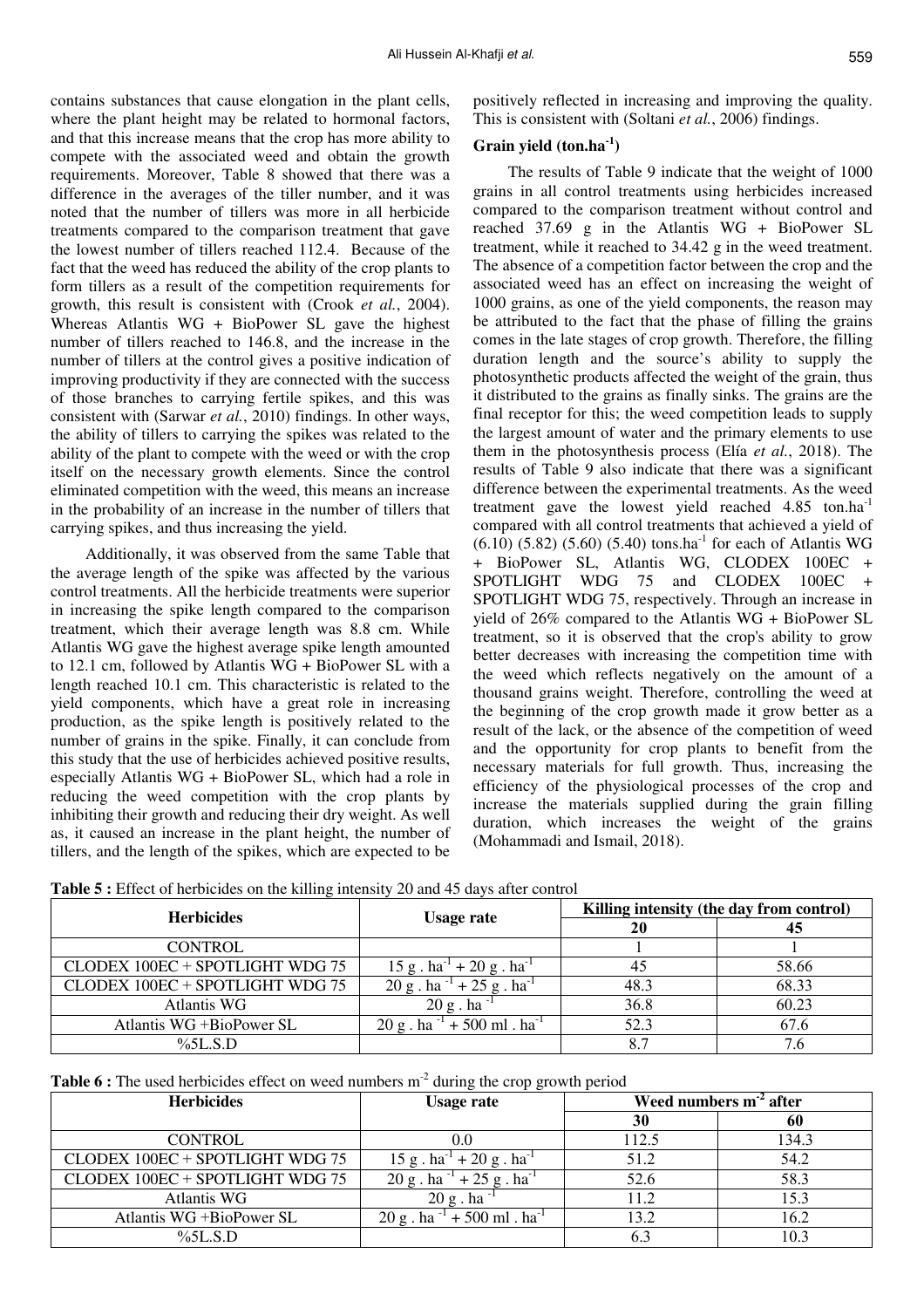| Table 7 : The used herbicides effect on weed dry weight and end-season inhibition percentage (when harvesting the crop) |  |
|-------------------------------------------------------------------------------------------------------------------------|--|
|-------------------------------------------------------------------------------------------------------------------------|--|

| <b>Herbicides</b>               | <b>Usage rate</b>                                   | Weed dry weight<br>$(g/m^2)$ | <b>Inhibition</b><br>percentage $%$ |  |
|---------------------------------|-----------------------------------------------------|------------------------------|-------------------------------------|--|
| <b>CONTROL</b>                  |                                                     | 305.6                        | 00                                  |  |
| CLODEX 100EC + SPOTLIGHT WDG 75 | $15 g$ . ha <sup>-1</sup> + 20 g. ha <sup>-1</sup>  | 78.3                         | 74.37                               |  |
| CLODEX 100EC + SPOTLIGHT WDG 75 | $20 g$ . ha <sup>-1</sup> + 25 g. ha <sup>-1</sup>  | 65.6                         | 78.53                               |  |
| Atlantis WG                     | $20 g$ . ha                                         | 43.5                         | 85.76                               |  |
| Atlantis WG +BioPower SL        | $+500$ ml . ha <sup>-1</sup><br>$20 \text{ g}$ . ha | 35.6                         | 88.35                               |  |
| $\%5L.S.D$                      |                                                     | 19.6                         |                                     |  |

**Table 8 :** The used herbicide effect on plant height, number of tillers, and spike length

| <b>Herbicides</b>               | Usage rate                                          | <b>Plant height</b> | number of     | Spike length |
|---------------------------------|-----------------------------------------------------|---------------------|---------------|--------------|
|                                 |                                                     | cm                  | tillers $m-2$ | cm           |
| <b>CONTROL</b>                  | 0.0                                                 | 95.3                | 112.4         | 8.8          |
| CLODEX 100EC + SPOTLIGHT WDG 75 | $15 g$ . ha <sup>-1</sup> + 20 g. ha <sup>-1</sup>  | 93.2                | 121.3         | 9.2          |
| CLODEX 100EC + SPOTLIGHT WDG 75 | $20 g$ . ha <sup>-1</sup> + 25 g. ha <sup>-1</sup>  | 92.3                | 131.6         | 10.5         |
| Atlantis WG                     | $20 g$ . ha <sup>-1</sup>                           | 102.3               | 137.5         | 12.1         |
| Atlantis WG +BioPower SL        | $+500$ ml . ha <sup>-1</sup><br>$20 \text{ g}$ . ha | 107.5               | 146.8         | 10.1         |

| <b>Table 9 :</b> The used herbicide effect on the weight of 1000 grain and the grains yield (ton.ha <sup>-1</sup> ) |  |  |  |  |  |  |
|---------------------------------------------------------------------------------------------------------------------|--|--|--|--|--|--|
|                                                                                                                     |  |  |  |  |  |  |

| <b>Herbicides</b>               | <b>Usage rate</b>                                    | weight of 1000<br>grains/g | Yield ton.ha <sup>-1</sup> |
|---------------------------------|------------------------------------------------------|----------------------------|----------------------------|
| <b>CONTROL</b>                  | $0.0\,$                                              | b34.42                     | b <sub>4.85</sub>          |
| CLODEX 100EC + SPOTLIGHT WDG 75 | $15 g$ . ha <sup>-1</sup> + 20 g. ha <sup>-1</sup>   | $a\,36.10$                 | a5.60                      |
| CLODEX 100EC + SPOTLIGHT WDG 75 | $+25$ g . ha <sup>-1</sup><br>$20 \text{ g}$ . ha    | a 37.12                    | a5.40                      |
| Atlantis WG                     | $20 g$ . ha <sup>-1</sup>                            | a 36.70                    | a5.82                      |
| Atlantis WG +BioPower SL        | $20 g$ . ha <sup>-1</sup> + 500 ml. ha <sup>-1</sup> | a 37.69                    | a6.10                      |

# **References**

- AL-AGIDI, H.S.M. (2010). Evaluation of competitive ability of some wheat varieties to accompanied weeds (Doctoral dissertation, University of Baghdad).
- Al-Wagaa, A.H. (2018). Effect of glyphosate doses applied through different methods on the control of Congo grass (*Imperata cylindrica* L.) growing in newly planted pomegranate (*Punica granatum* L.) orchards in Iraq. Research on Crops, 19(2).
- Al-Wagga, A.H. (2019). Effect By Using Different Doses Of Glyphosate and 2, 4-D Herbicides In Controlling Water Hyacinth *Eichhornia crassipes* (Mart) Solms in northern Iraq. Tikrit Journal for Agricultural Sciences Mağalla-Tikrīt li-l-ulūm al-zirā-at, 18(3): 11-21.
- Asseng, S.; Ewert, F.; Martre, P.; Rötter, R.P.; Lobell, D.B.; Cammarano, D. and Reynolds, M.P. (2015). Rising temperatures reduce global wheat production. Nature climate change, 5(2): 143.
- Baghestani, M.A.; Zand, E. and Soufizadeh, S. (2008). Study on the efficacy of weed control in wheat (*Triticum aestivum* L.) with tank mixture of grass herbicides with broadleaved herbicides. Crop. Part., 27: 104-111.
- Christopher, J.T.; Powles, S.B.; Liljegren, D.R. and Holtum, J.A. (1991). Cross-resistance to herbicides in annual ryegrass (*Lolium rigidum*): II. Chlorsulfuron resistance involves a wheat-like detoxification system. Plant Physiology, 95(4): 1036-1043.
- Crook, H.L.; York, A. and Jordan, D.J. (2004). Tolerance of six soft red winter wheat cultivar to chevalier plus mesosulfuron. Weed. Tech., 18(2): 252-257.
- David, C.B.; Websert, E.P. and Zhang, W. (2004). Analysis of synergistic and antagonistic effect of herbicides using non-linear mixed – model methodology. Weed. Tech., 18(2): 464-472.
- Dikici, H. and Demet Dündar, G. (2006). Wheat-weed competition for nutrients in Kahramanmaraş, Turkey. Pakistan Journal biological science, 9(3): 341-344.
- Ecarnot, M.; Compan, F. and Roumet, P. (2013). Assessing leaf nitrogen content and leaf mass per unit area of wheat in the field throughout plant cycle with a portable spectrometer. Field Crops Research, 140: 44-50.
- Elía, M.; Slafer, G.A. and Savin, R. (2018). Yield and grain weight responses to post-anthesis increases in maximum temperature under field grown wheat as modified by nitrogen supply. Field crops research, 221: 228-237.
- Fischer, R.A. (2008). The importance of grain or kernel number in wheat: a reply to Sinclair and Jamieson. Field Crops Research, 105(1-2): 15-21.
- Hamad, A.I. and Taly, A.H. (2017). The Use Geographic Information Systems (Gis) To Produce Land Evaluation Map For Wheat Crop In South Of Iraq. Iraq Journal Of Agriculture, 22(1).
- Hammad, S.A. and Ali, O.A. (2014). Physiological and biochemical studies on drought tolerance of wheat plants by application of amino acids and yeast extract. Annals of Agricultural Sciences, 59(1): 133-145.
- Khalil, M.F.; Hassan, G.; Ahmad, G. and Shah, N.H. (2008). Individual and combined effect of different herbicides on weed control in wheat. Pak. J. Weed Sci. Res, 14(3- 4): 131-139.
- Lins, L.; Dal Maso, S.; Foncoux, B.; Kamili, A.; Laurin, Y.; Genva, M. and Deleu, M. (2019). Insights into the relationships between herbicide activities, molecular structure and membrane interaction of cinnamon and citronella essential oils components. International journal of molecular sciences, 20(16): 4007.
- Lutman, P.J.; Risiott, R. and Ostermann, H.P. (1996). Investigations into alternative methods to predict the